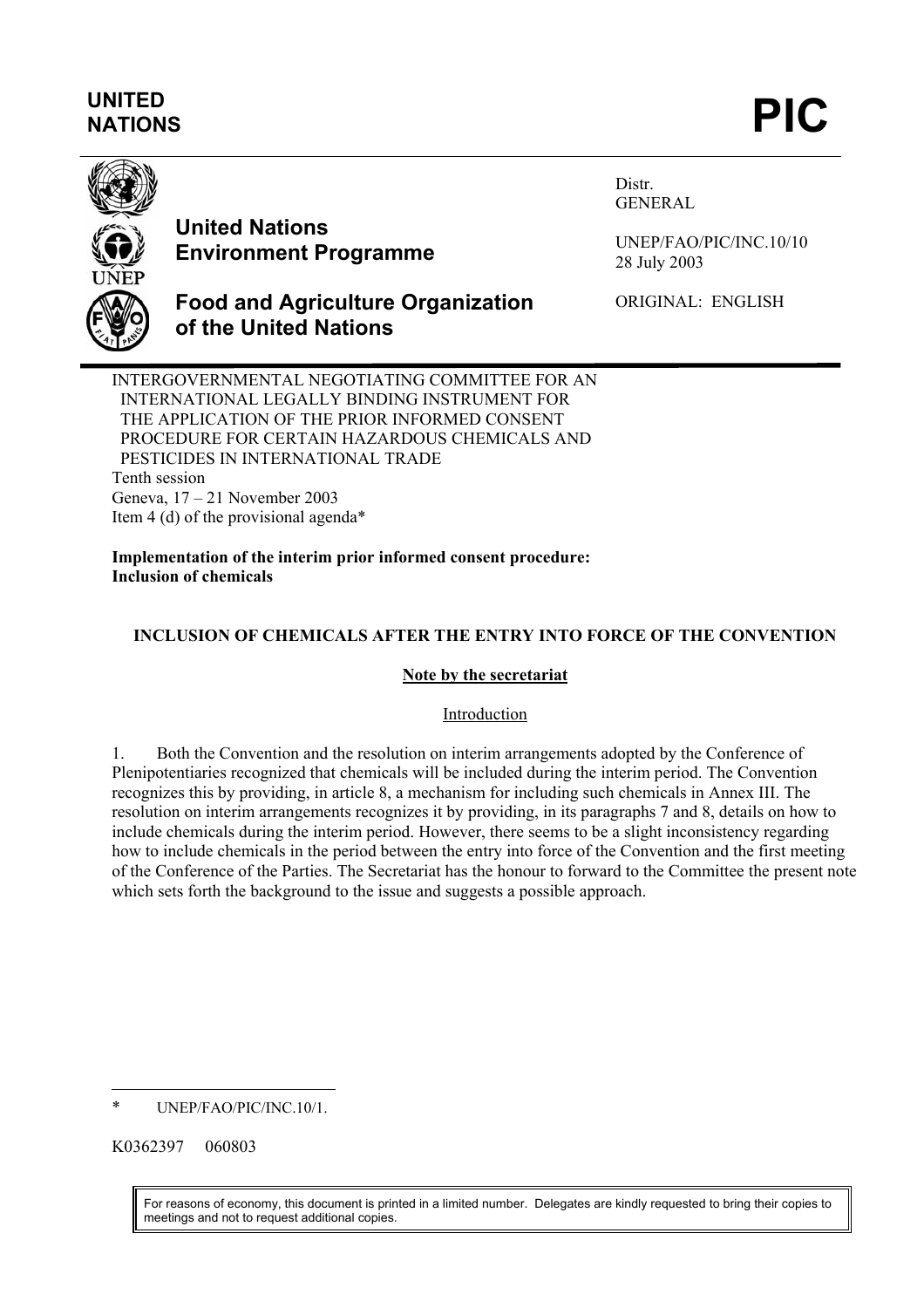### A. Background

### The Convention

2. Article 8 of the Convention reads as follows: "For any chemical, other than a chemical listed in Annex III, that has been included in the voluntary Prior Informed Consent procedure before the date of the first meeting of the Conference of the Parties, the Conference of the Parties shall decide at that meeting to list the chemical in Annex III, provided that it is satisfied that all the requirements for listing in that Annex have been fulfilled".

3. Article 8 establishes a unique mechanism for entering chemicals into Annex III and seems to include all chemicals included in the voluntary prior informed consent procedure right up to the date of the first meeting of the Conference of the Parties. As paragraph 2 of article 18 stipulates that that meeting must be convened no later that one year after the entry into force of the Convention, the article 8 mechanism would therefore seem to cover chemicals that are included after the entry into force of the Convention but before the first meeting of the Conference of the Parties.

#### The resolution on interim arrangements

4. In paragraph 2 of the resolution on interim arrangements, the Conference of Plenipotentiaries decided "that the voluntary PIC procedure contained in the Amended London Guidelines for the Exchange of Information on Chemicals in International Trade and in the FAO International Code of Conduct on the Distribution and Use of Pesticides (hereinafter referred to as the "original PIC procedure") is hereby changed to bring it into line with the procedure established by the Convention with effect from the date on which the Convention is opened for signature". In paragraph 12, the Conference decided "that the interim PIC procedure shall cease to operate on a date to be specified by the Conference of the Parties at its first meeting".

5. The resolution contains the following provisions regarding the inclusion of new chemicals in the interim PIC procedure:

(a) In paragraph 7, the Conference decided "that all chemicals that have been identified for inclusion in the PIC procedure under the original PIC procedure but for which decision guidance documents have not yet been circulated before the date on which the Convention is opened for signature will become subject to the interim PIC procedure as soon as the relevant decision guidance documents have been adopted by the Committee". This procedure was used to include four chemicals, binapacryl, ethylene chloride, ethylene dichloride and toxaphene, under the interim PIC procedure.

(b) In paragraph 8, the Conference decided "that the Committee shall decide, between the date on which the Convention is opened for signature and the date of its entry into force, on the inclusion of any additional chemicals under the interim PIC procedure in accordance with the provisions of Articles 5, 6, 7 and 22 of the Convention". This procedure was used to include the chemical monocrotophos under the interim PIC procedure. At the tenth session of the Committee, asbestos, DNOC and dustable powder formulations of benomyl, carbofuran and thiram are to be considered for inclusion.

6. The authority given to the Committee in paragraph 8 of the resolution of interim arrangements to include chemicals under the interim PIC procedure would seem to be limited in time to the period between the opening for signature of the Convention on 11 September 1998 and the date of its entry into force, while the Convention itself seems to foresee that chemicals may be entered into the voluntary PIC procedure right up to the date of the first meeting of the Conference of the Parties.